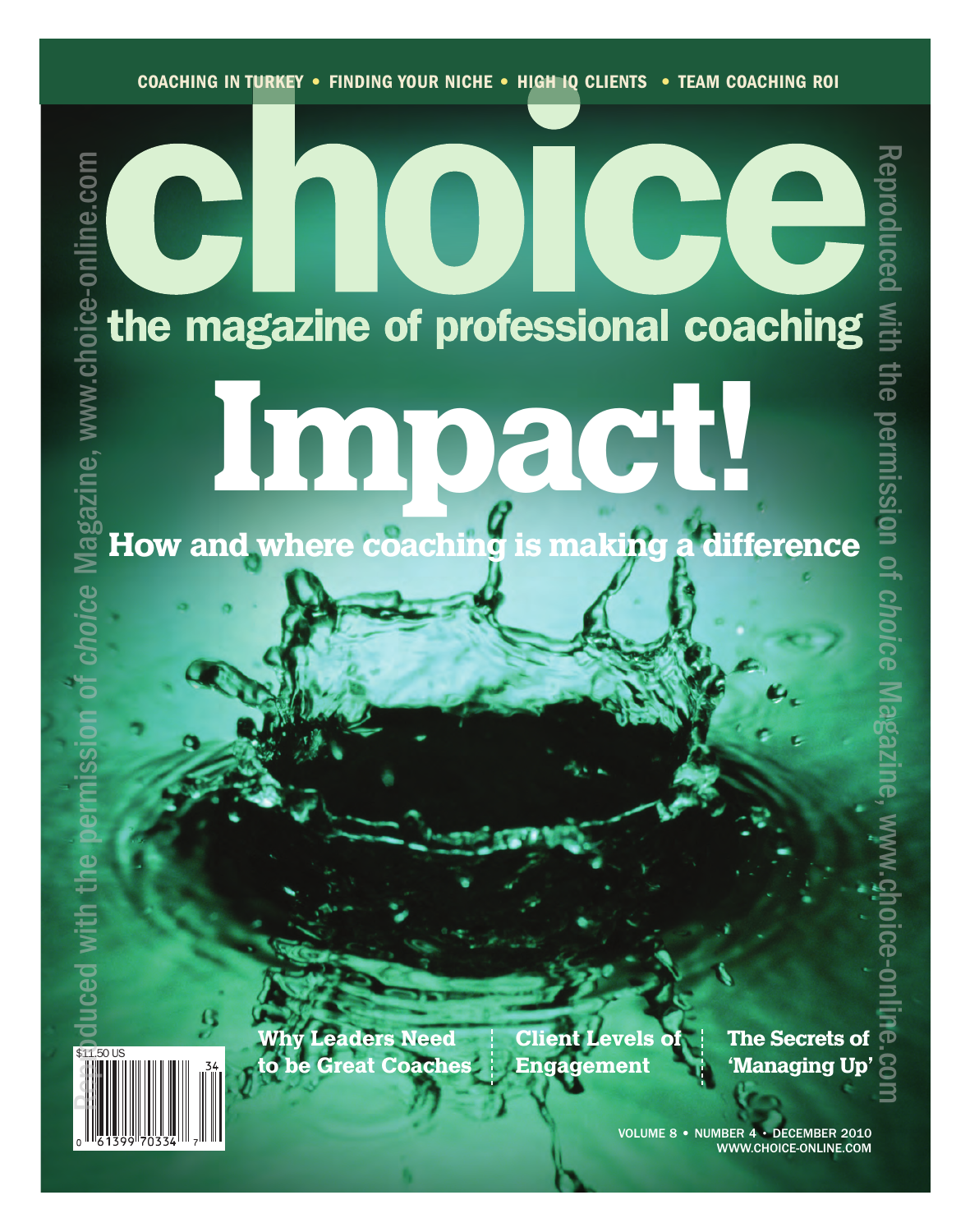



# Results!

Why leaders need to be great coaches



#### By Kathleen Stinnett, BS, MS, MCC

oaching represents the most significant trend in leadership development within organizations in the last 25 years. Organizations of every size are interested in increasing bench strength, improving opment within organizations in the last 25 years. Organizations of every size are interested in increasing bench strength, improving succession planning and elevating performance of employees at all levels. With tight budgets in a tough economic climate, organizations are looking for internal solutions. Instead of hiring external coaches, can managers perform this vital function? (And isn't that a critical role of managers: developing their people for greater performance and capability?)

While most managers intellectually know the value of coaching, they aren't necessarily convinced that the payoff is there. Citing time challenges and increasing workloads, managers wonder if coaching is any more effective than directing and giving advice.

The answer is clear: coaching works.

#### Coaching Impacts Turnover

Organizations invest heavily in recruiting and training employees. Retaining talent is a central focus of most organizations, and it is common for organizations to have good measures of retention and employee turnover. But such measures are always after the fact—turnover is measured only in hindsight.

However, there is one measure that has been shown to be an excellent predictor of turnover: the extent to which employees indicate they are thinking about quitting and going to another organization. As a rough measure, in normal times, approximately one-half of the people who tell you that they are thinking

**"Citing time challenges and increasing workloads, managers wonder if coaching is any more effective than directing and giving advice."**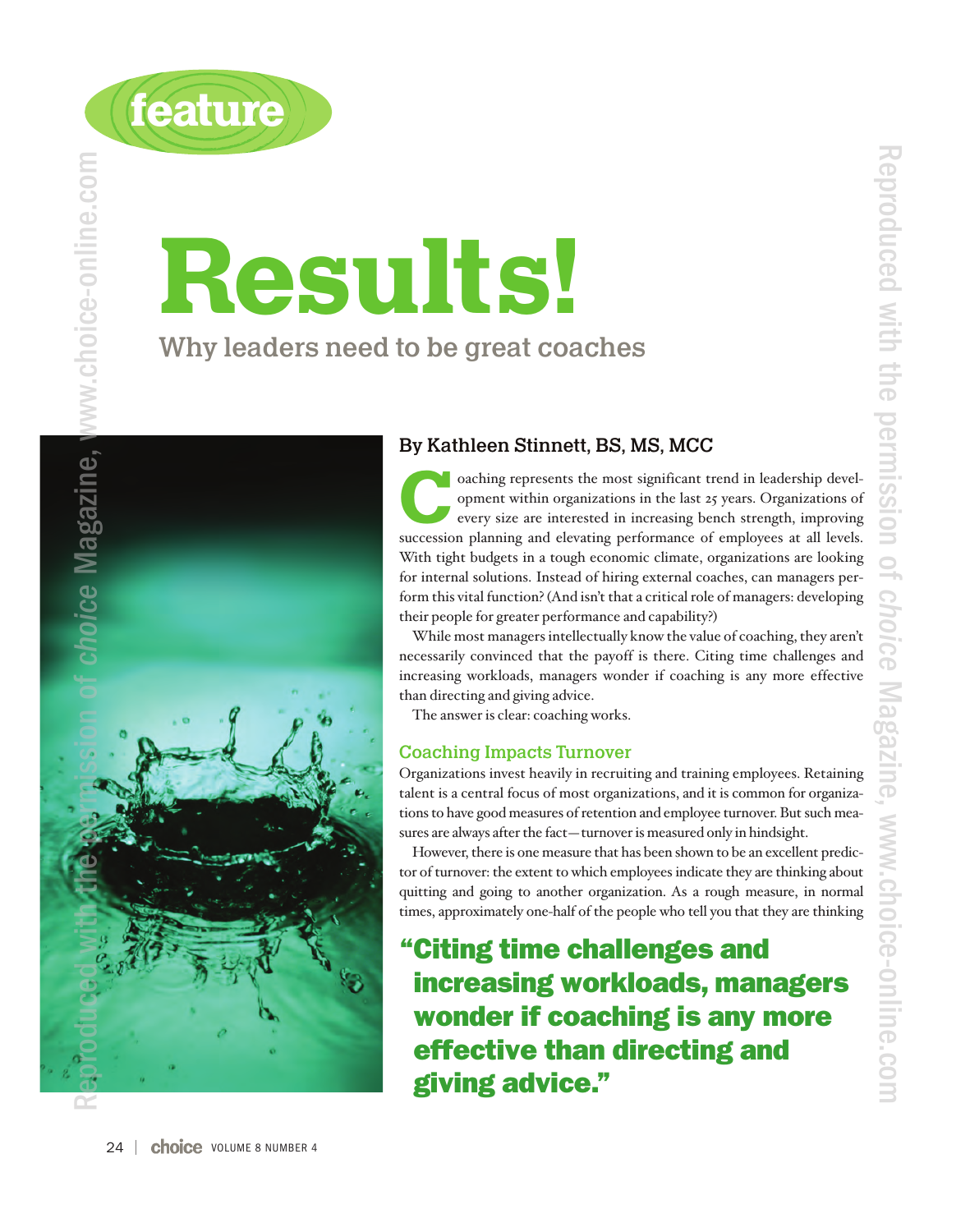

about quitting will actually terminate within the next 12 to 18 months.

e-online.com

**Pill** 

If the organization is seeking ways to minimize that talent erosion, the data in Figure 1 should be of interest. Zenger Folkman research indicates that more than half of the employees reporting to managers who are the least effective at coaching are thinking about quitting. In contrast, less than a quarter of those reporting to the best at coaching were harboring those same thoughts of leaving.

Improve coaching, and there is a strong likelihood that you will reduce turnover.

#### Coaching Improves Employee Engagement

Through 360-degree surveys, Zenger Folkman also found that leaders who are more effective at coaching have employees who are far more engaged and committed. The following graph (Figure 2) shows the overall impact of coaching effectiveness on employee commitment and engagement. Reproduced with the permission of *choice* Magazine, www.choice-online.com

Managers who don't coach well are far more likely to have disengaged employees. And we all know that disengaged employees don't necessarily have just a neutral impact; they can also do damage – to customer relationships, to projects, and to relationships with team members. Managers who coach well, however, have employees who are far more engaged and committed.

Zenger Folkman has also demonstrated that effective coach/managers have employees who:

- Feel like they are valued.
- Are more satisfied with the orga-

### **"Managers reporting to senior leaders who were skilled at coaching outperformed their peers by 27 percent."**





nization as a place to work.

• Feel like they are given opportunities to grow and develop.

• State they put in greater effort.

• Are more willing to "put in the extra mile."

When I ask managers, "If all of your direct reports were highly engaged, what difference would it make?" the answer invariably is, "All the difference in the world." When employees are more engaged and committed, the results show the impact.

#### Coaching Impacts Results

In a 2005 Sales Executive Council study on sales representative performance, sales reps who reported to highly effective coaches outperformed reps reporting to less effective coaches by 19 percent. Sales reps working for the best managers at coaching were over 100 percent of plan; reps reporting to the worst at coaching were only 83 percent of plan.

The Bank of Ireland found that customer satisfaction increased when a coaching framework was implemented within the organization. Customers reported a 3 percent increase in "feeling valued as a customer," and a 5 percent increase in "satisfaction with our relationship manager." While these numbers may not seem significant, Sears conducted a study years ago that demon-